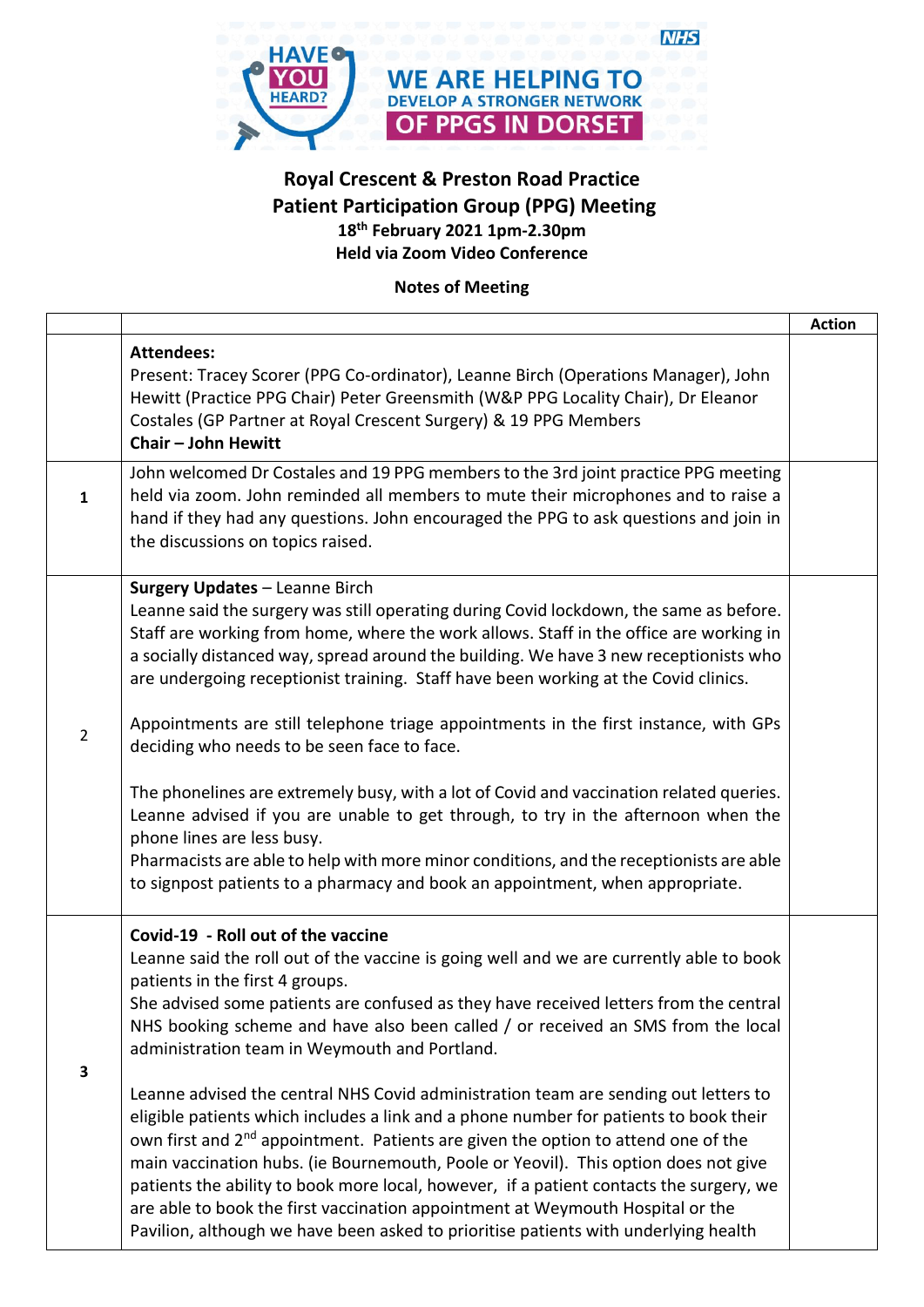|   | conditions.' for the local clinics. The booking administration process is different<br>between the local and the main hubs.                                                                                                                                                                                                                                                                                                                                                                                                                                                                                                                                                                                                                                  |                  |
|---|--------------------------------------------------------------------------------------------------------------------------------------------------------------------------------------------------------------------------------------------------------------------------------------------------------------------------------------------------------------------------------------------------------------------------------------------------------------------------------------------------------------------------------------------------------------------------------------------------------------------------------------------------------------------------------------------------------------------------------------------------------------|------------------|
|   | The surgery will run searches of patients who have had their first vaccine locally, and<br>contact patients when they will be due to book their 2 <sup>nd</sup> vaccination.                                                                                                                                                                                                                                                                                                                                                                                                                                                                                                                                                                                 |                  |
|   | Leanne advised if any PPG member, or someone they knew, would find it difficult to<br>travel out of the area to contact the surgery.                                                                                                                                                                                                                                                                                                                                                                                                                                                                                                                                                                                                                         |                  |
|   | The PPG asked if we could notify the Echo of the booking procedure, as it was noted<br>several differing articles, which were not clear on the process.                                                                                                                                                                                                                                                                                                                                                                                                                                                                                                                                                                                                      | Action<br>Leanne |
|   | The PPG also asked if patients could be given a 'Covid Passport' or some form of official<br>paperwork to state they have had the vaccine for travel. There is no currently no such<br>document, however patients can print their vaccination history from their medical<br>record (if signed up to patient online services) and use this as proof of vaccination.                                                                                                                                                                                                                                                                                                                                                                                           |                  |
|   | The PPG asked about people in earlier cohorts who had not received a letter. Leanne<br>advised that any person who was eligible and not yet had the vaccination or received<br>a letter should contact the surgery. Or book their own appointment either online via<br>our website or by calling 119 free of charge.                                                                                                                                                                                                                                                                                                                                                                                                                                         |                  |
|   | 111 First Service to reduce waiting times at A&E<br>Patients are advised to contact 111 before presenting at A&E.<br><b>How NHS 111 works</b><br>You answer questions about your symptoms on the website, or by speaking to a fully<br>trained adviser on the phone. You can ask for a translator if you need one.<br>Depending on the situation you will:                                                                                                                                                                                                                                                                                                                                                                                                   |                  |
|   | find out what local service can help you<br>be connected to a nurse, emergency dentist, pharmacist or GP<br>get a face-to-face appointment if you need one<br>be given an arrival time if you need to go to A&E - this might mean you spend<br>less time in A&E<br>be told how to get any medicine you need<br>$\bullet$<br>get self-care advice<br>$\bullet$                                                                                                                                                                                                                                                                                                                                                                                                |                  |
| 5 | Ageing and Frailty - Presentation by Dr Costales<br>How old is old? People age differently.<br>Who is frail?<br>Dr Costales gave a very interesting presentation on Ageing and Frailty. (The<br>presentation can be viewed as an email attachment)<br>Other work on frailty carried out at the surgery includes:<br>A regular monthly MDT in dealing with frail patients.<br>$\bullet$<br>We have done work in assessing frailty via the Rockwood score<br>٠<br>We look at electronic frailty index score monthly to see who has increasing<br>$\bullet$<br>frailty.<br>Once patient are identified, we try, discuss and agree a Dorset care plan.<br>$\bullet$<br>There is pro-active visiting service and community matrons for the extremely<br>$\bullet$ |                  |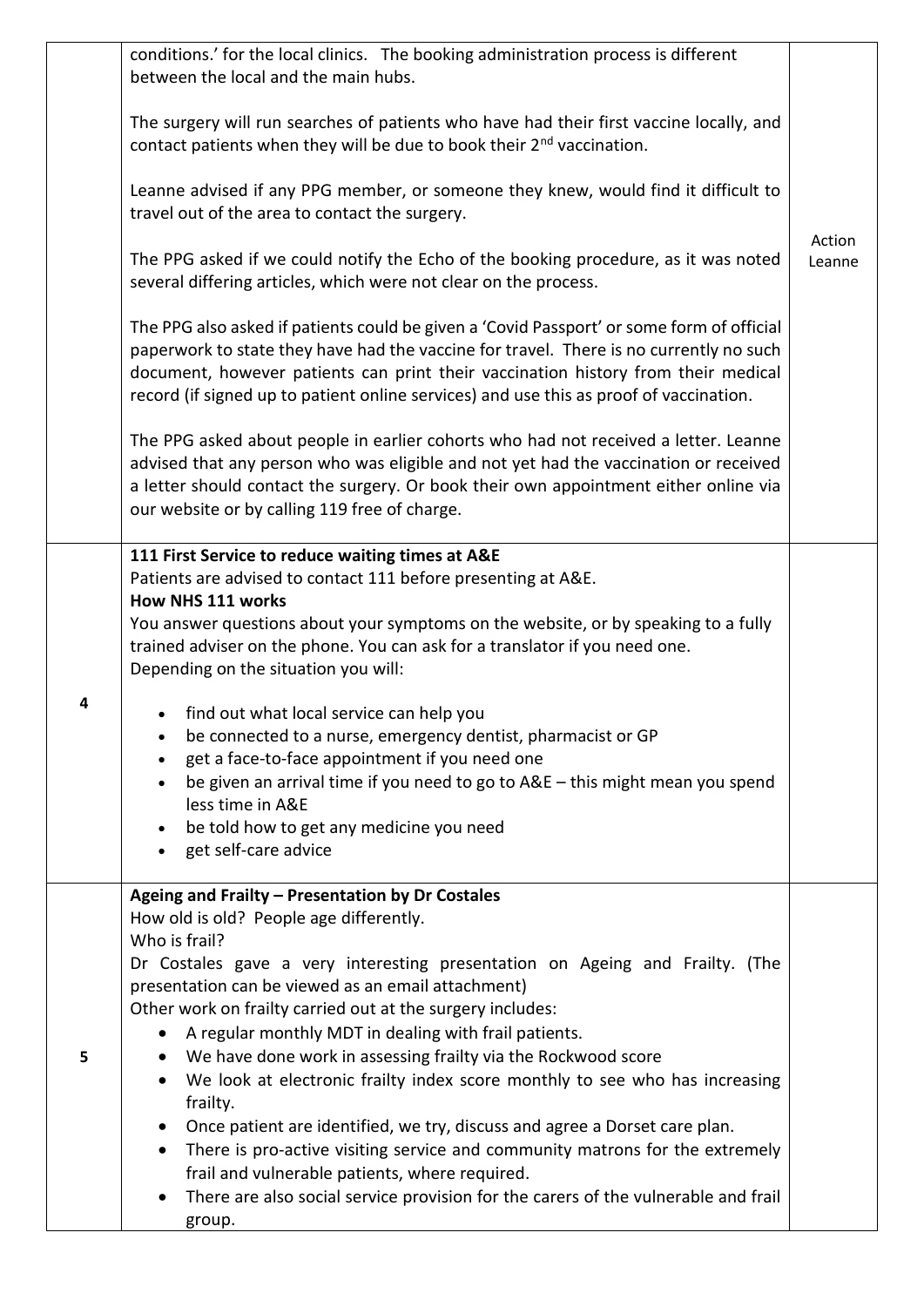|                         | Hilary Foggo works for Age UK and a PPG member, informed the group of the many<br>leaflets available on health and wellbeing, money matters, home and care, mind<br>matters and more.<br>Please see the attachment to this email (Age Uk free and useful information leaflet). If<br>you are interested in a paper copy of any of the leaflets, please contact Hilary who will<br>post these out to you.<br>Tel: 07891 351766<br>or email: hfoggo@ageuknswd.org.uk                                                                                                                                                                                                                                                                                                                |  |
|-------------------------|-----------------------------------------------------------------------------------------------------------------------------------------------------------------------------------------------------------------------------------------------------------------------------------------------------------------------------------------------------------------------------------------------------------------------------------------------------------------------------------------------------------------------------------------------------------------------------------------------------------------------------------------------------------------------------------------------------------------------------------------------------------------------------------|--|
|                         | Hilary has also shared a presentation on malnourishment - attached.                                                                                                                                                                                                                                                                                                                                                                                                                                                                                                                                                                                                                                                                                                               |  |
| 6                       | Support for Carers and those with Long Term Conditions<br>Leanne informed the group that we keep a carer's register at the surgery and send out<br>items of information periodically. All carers are advised to inform the surgery that they<br>are a carer, and on registering are sent a 'Carers pack' with lots of useful information.<br>We continue to support all our patients with long term conditions, with yearly reviews<br>or more often as necessary. Some of these reviews are carried out at the moment via<br>telephone or video consultation and patients seen in surgery when needed.<br>There are some new apps to help patients manage their conditions, such as, Healthcare<br>Anywhere, My Health My Heart, My Health My COPD, My Health My Diabetes. These |  |
|                         | are all relatively new, but once signed up patients can upload data direct to the practice<br>and can send a message to their nurse who is looking after their conditions., of which<br>the nurse can reply. (This is still in the early stages of setting up at the practice)<br>E-consult                                                                                                                                                                                                                                                                                                                                                                                                                                                                                       |  |
|                         | Tracey said the Practice is receiving about 130 E-consults a week and asked the PPG<br>how many had used this - about half of the members present said they had.                                                                                                                                                                                                                                                                                                                                                                                                                                                                                                                                                                                                                  |  |
|                         | Most were very pleased with the process and the speedy response, and that it can be<br>utilised at anytime of day from your own home. The eConsult process has a built-in<br>algorithm, that will signpost you elsewhere when appropriate, or if any red flags are<br>noted, advise you to call 111 or 999.                                                                                                                                                                                                                                                                                                                                                                                                                                                                       |  |
| $\overline{\mathbf{z}}$ | One member stated when trying to use this for a condition, the algorithm kept<br>inappropriately advising her to call 999 and continued to do so even when using again<br>with slightly different answers.                                                                                                                                                                                                                                                                                                                                                                                                                                                                                                                                                                        |  |
|                         | Others reported that completing an eConsult can be quite longwinded and time<br>consuming. Dr Costales advised that it is useful for more minor complaints, or for<br>requesting advice, and that patients are replied to quickly, often the same day, or<br>before the end of the next working day.                                                                                                                                                                                                                                                                                                                                                                                                                                                                              |  |
|                         | Econsult is also useful for administration purposes such as requesting a sick/ or fit note,<br>requesting a referral (if previously discussed) or a medication query.<br>If you would like to view a demonstration on using eConsult please visit:<br>https://econsult.net/nhs-patients                                                                                                                                                                                                                                                                                                                                                                                                                                                                                           |  |
|                         |                                                                                                                                                                                                                                                                                                                                                                                                                                                                                                                                                                                                                                                                                                                                                                                   |  |